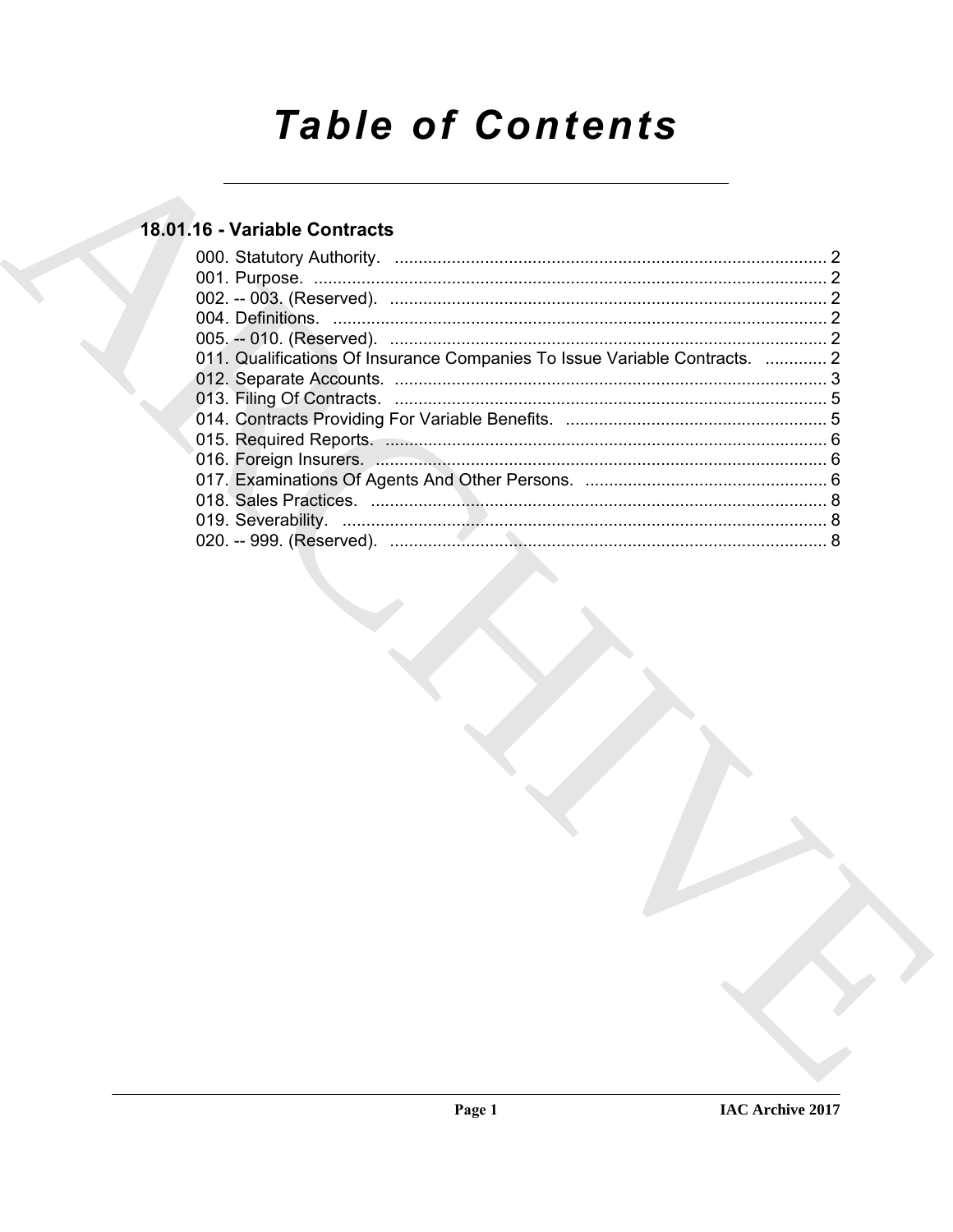#### **IDAPA 18 TITLE 01 CHAPTER 16**

#### **18.01.16 - VARIABLE CONTRACTS**

#### <span id="page-1-1"></span><span id="page-1-0"></span>**000. STATUTORY AUTHORITY.**

Title 41, Chapter 19, Idaho Code. (7-1-93)

#### <span id="page-1-2"></span>**001. PURPOSE.**

**CHAPTER 16**<br> **CHAPTER 16**<br> **CHAPTER 16**<br> **CHAPTER 2008 ACTIONATY.**<br> **CHAPTER 2008 ACTIONATY.**<br> **CHAPTER 2008 ACTION ACTIONATY.**<br> **CHAPTER 2008 ACTION** ACTIONS A COMPOSITION IN the continues and licensing of means to writ The purpose of these rules is to provide a comprehensive plan: for the qualification and licensing of insurers to write policies or contracts on a variable basis; for establishment of separate accounts and the investment of assets contained therein; for the filing and approval of policy and contract forms; for reports to contract holders; for the qualification, examination and licensing of agents and other persons; providing for the establishment and preservation of certain records and the establishment of other standards pertaining to the offering and sale of such contracts. (7records and the establishment of other standards pertaining to the offering and sale of such contracts.

<span id="page-1-3"></span>**002. -- 003. (RESERVED).**

#### <span id="page-1-7"></span><span id="page-1-4"></span>**004. DEFINITIONS.**

<span id="page-1-11"></span>**01. Variable Contracts**. The term "Variable Contract" shall mean any policy or contract, whether on an individual or group basis, which provides for insurance or annuity benefits which vary according to the investment experience of any separate account or accounts maintained by the insurer as to such policy or contract. experience of any separate account or accounts maintained by the insurer as to such policy or contract.

<span id="page-1-8"></span>**02.** Agent. "Agent" when used in this rule, shall mean any person, corporation, partnership, or other ity which under the laws of this state is licensed as a life insurance agent. (7-1-93) legal entity which under the laws of this state is licensed as a life insurance agent.

<span id="page-1-10"></span>**03.** Variable Contract Agent. "Variable Contract Agent," when used in this rule, shall mean an agent 1 sell or offer to sell any contract on a variable basis. who shall sell or offer to sell any contract on a variable basis.

<span id="page-1-9"></span>**04. Satisfactory Alternative Examination**. A "Satisfactory Alternative Examination" to Part I of the written examination called for by Subsection 017.03 shall include any securities examination which is declared by the Director to be an equivalent examination on the basis of content and administration. The following examinations are deemed to be a satisfactory alternative examination: (7-1-93) deemed to be a satisfactory alternative examination:

**a.** The National Association of Securities Dealers, Inc., Examination for Principals, or Examination for Qualification as a Registered Representative; (7-1-93)

**b.** The various securities examinations required by the New York Stock Exchange, the American change or the Pacific Coast Stock Exchange: (7-1-93) Stock Exchange, or the Pacific Coast Stock Exchange;

The Securities and Exchange Commission test given pursuant to Section 15(b)(8) of the Securities (934, as amended: (7-1-93) Exchange Act of 1934, as amended;

**d.** The examination recommended for the testing of variable contract agents by the National Association of Insurance Commissioners, when adopted by the Insurance Department of any State or Territory of the United States and approved for use by such Department by the Securities and Exchange Commission; and (7-1-93)

<span id="page-1-13"></span>**e.** Any State Securities Sales Examination accepted by the Securities and Exchange Commission.

 $(7-1-93)$ 

#### <span id="page-1-5"></span>**005. -- 010. (RESERVED).**

#### <span id="page-1-12"></span><span id="page-1-6"></span>**011. QUALIFICATIONS OF INSURANCE COMPANIES TO ISSUE VARIABLE CONTRACTS.**

**01. Insurer Requirements**. No insurer shall deliver or issue for delivery in this state contracts authorized under Section 41-1936, Idaho Code, unless it is authorized or organized to do a life insurance or annuity business in this state, and the Director is satisfied that its condition or method of operation in connection with the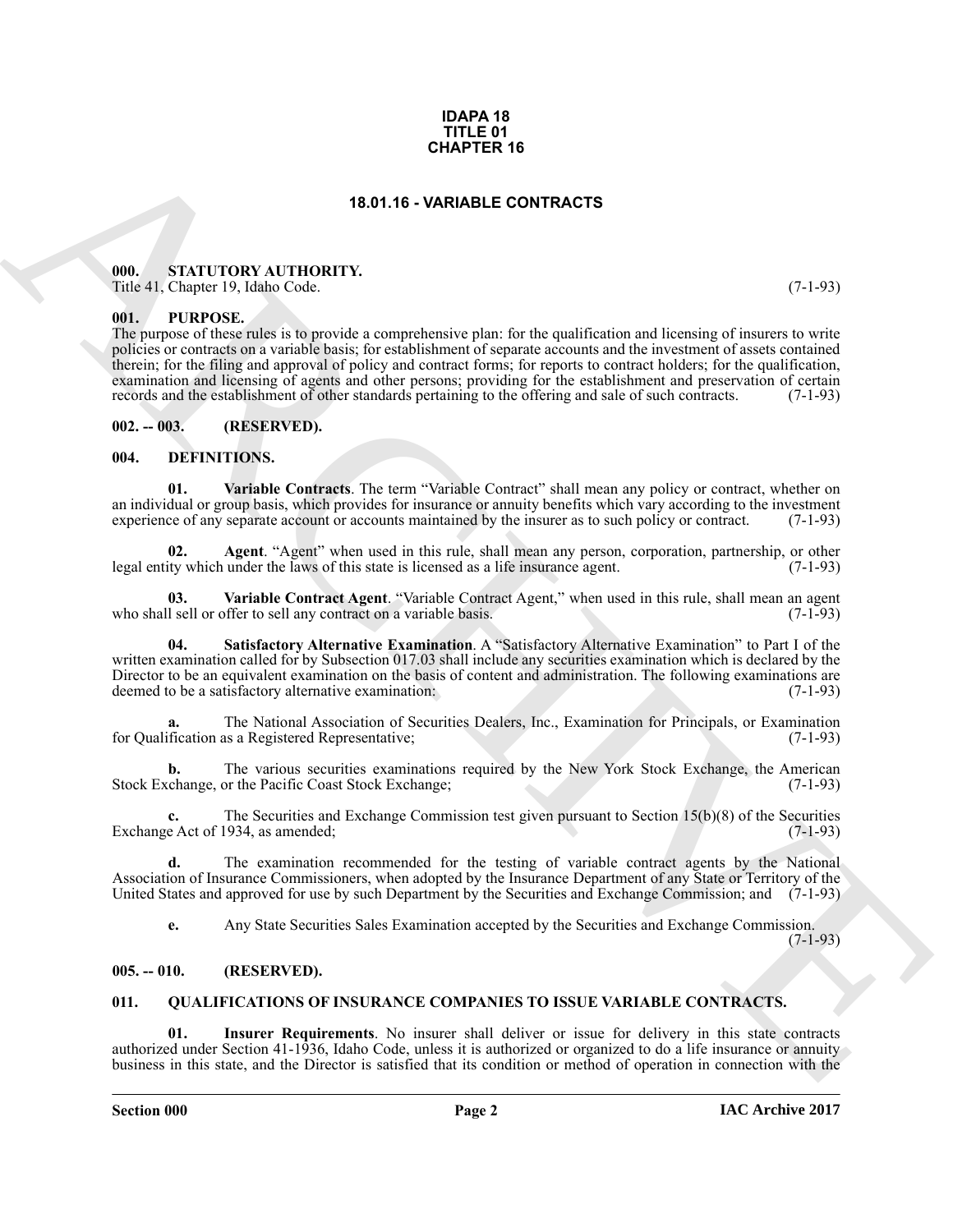#### *IDAHO ADMINISTRATIVE CODE IDAPA 18.01.16* **Department of Insurance**

issuance of such contracts will not render its operation hazardous to the public or its policyholders in this state. In this connection, the Director shall consider among other things: (7-1-93) connection, the Director shall consider among other things:

**a.** The history and financial condition of the insurer: (7-1-93)

<span id="page-2-2"></span>**b.** The character, responsibility and fitness of the officers and directors of the insurer; and (7-1-93)

**c.** The law and regulation under which the insurer is authorized in the state of domicile to issue contracts. (7-1-93) variable contracts.

**02. Parent or Affiliated Insurer**. An insurer which issues variable contracts and which is a subsidiary of, or affiliated through common management or ownership with, another life insurer authorized to transact such insurance in this state shall be deemed to have met the provisions of this section if either it or the parent or affiliated insurer meets the requirements hereof. (7-1-93) insurer meets the requirements hereof.

<span id="page-2-3"></span>**03. Title 41, Chapter 3, Idaho Code, Requirements**. No insurer which does not satisfy the requirements of Title 41, Chapter 3 of the Idaho Insurance Code, nor which is not then possessed of such capital and surplus as is then required for a new life insurer under the Idaho Insurance Code or under the statutes of its state or place of incorporation, whichever is greater, shall be qualified to issue variable contracts. (7-1-93)

**04. Delivery**. Before any insurer shall deliver or issue for delivery variable contracts within this state, it mit to the Director: (7-1-93) shall submit to the Director:

<span id="page-2-1"></span>**a.** A general description of the kinds of variable contracts it intends to issue; (7-1-93)

**b.** If requested by the Director, a copy of the statutes and rules of its state of domicile under which it is ed to issue variable contracts; and (7-1-93) authorized to issue variable contracts; and

If requested by the Director, biographical data with respect to officers and directors of the insurer al affidavit form currently prescribed for use by the Idaho Department of Insurance. (7-1-99) on the biographical affidavit form currently prescribed for use by the Idaho Department of Insurance.

#### <span id="page-2-4"></span><span id="page-2-0"></span>**012. SEPARATE ACCOUNTS.**

<span id="page-2-5"></span>**01. Domestic Life Insurer**. A domestic life insurer issuing variable contracts shall establish one or more separate accounts pursuant to Sections 41-1936 and 41-734 of the Idaho Insurance Code subject to the following provisions of this Rule: (7-1-93) following provisions of this Rule:

**Experimental Theorems** Constraint Christian Constraint Christian Christian Constraint Christian Christian Christian Christian Christian Christian Christian Christian Christian Christian Christian Christian Christian Chri **a.** Except as hereinafter provided, amounts allocated to any separate account and accumulation thereon may be invested and reinvested without regard to any requirements or limitations prescribed by the laws of this state governing the investments of life insurance companies; provided, that to the extent that the company's reserve liability with regard to: (a) benefits guaranteed as to dollar amount and duration, and (b) funds guaranteed as to principal amount or stated rate of interest is maintained in any separate account, a portion of the assets of such separate account at least equal to such reserve liability shall be, except as the Director may otherwise approve, invested in accordance with the laws of this state governing the investments of life insurance companies. The investments in such separate account or accounts shall not be taken into account in applying the investment limitations applicable to other investments of the insurer. (7-1-93) limitations applicable to other investments of the insurer.

With respect to seventy-five percent (75%) of the market value of the total assets in a separate account no insurer shall purchase or otherwise acquire the securities of any issuer, other than securities issued or guaranteed as to principal or interest by the United States, if immediately after such purchase or acquisition the market value of such investment, together with prior investments of such separate account in such security taken at market value, would exceed ten percent (10%) of the market value of the assets of said separate account; provided, however, that the Director may waive such limitation if, in his opinion, such waiver will not render the operation of such separate account hazardous to the public or the policyholders in this state. (7-1-93) such separate account hazardous to the public or the policyholders in this state.

**c.** Unless otherwise permitted by law or approved by the Director, no insurer shall purchase or otherwise acquire for its separate accounts the voting securities of any issuer if as a result of such acquisition the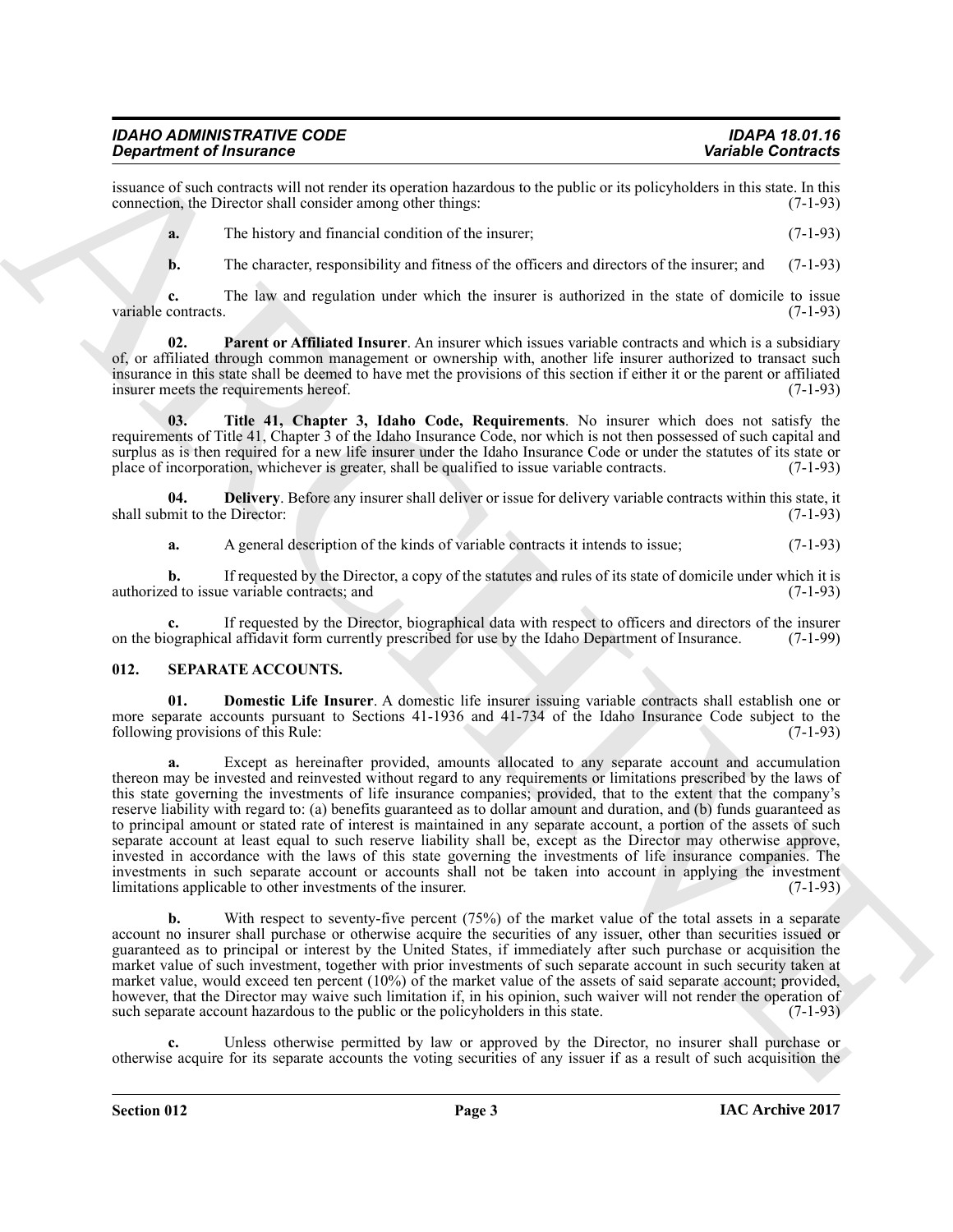| <b>IDAHO ADMINISTRATIVE CODE</b> |  |
|----------------------------------|--|
| <b>Department of Insurance</b>   |  |

insurance company and its separate accounts, in the aggregate, will own more than ten percent (l0%) of the total issued and outstanding voting securities of such issuer; provided, that the foregoing shall not apply with respect to securities held in separate accounts, the voting rights in which are exercisable only in accordance with instructions from persons having interests in such accounts. (7-1-93)

**d.** The limitations provided in Subsections 012.01.b. and 012.01.c. above shall not apply to the investment with respect to a separate account in the securities of an investment company registered under the Investment Company Act of 1940, provided that the investments of such investment company comply in substance with Subsections 012.01.b. and 012.01.c. hereof. (7-1-93)

<span id="page-3-4"></span>**02. Valuation of Assets**. Unless otherwise approved by the Director, assets allocated to a separate account shall be valued at their market value on the date of valuation, or if there is no readily available market, then as provided under the terms of the contract or the rules or other written agreement applicable to such separate account; except, that unless otherwise approved by the Director, a portion of the assets of such separate account equal to the company's reserve liability with regard to the benefits and funds referred to in Subsections 012.01.a. and 012.01.b. of this Section, if any, shall be valued in accordance with the rules otherwise applicable to the company's assets.  $(7-1-93)$  $\alpha$ ssets.  $(7-1-93)$ 

<span id="page-3-1"></span>**03. Chargeability of Assets with Liabilities**. That portion of the assets of any such separate account equal to the reserves and other contract liabilities with respect to such account shall not be chargeable with liabilities arising out of any other business the insurer may conduct. Notwithstanding any other provisions of law an insurer may: (7-1-93) may:  $(7-1-93)$ 

**a.** With respect to any separate account registered with the Securities and Exchange Commission as a unit investment trust, exercise voting rights in connection with any securities of a regulated investment company registered under the Investment Company Act of 1940 and held in such separate accounts in accordance with instructions from persons having interests in such accounts ratably as determined by the insurer, or (7-1-93) instructions from persons having interests in such accounts ratably as determined by the insurer, or

**Strainers** of Francesco Controls in the experience of the space line is the space line in the space of Francesco Controls in the space of the space of the space of the space of the space of the space of the space of the **b.** With respect to any separate account registered with the Securities and Exchange Commission as a management investment company, establish for such account a committee, board, or other body, the members of which may or may not be otherwise affiliated with such company and may be elected to such membership by the vote of persons having interests in such account ratably as determined by the insurer. Such committee, board or other body may have the power, exercisable alone or in conjunction with others, to manage such separate account and the investment of its assets. An insurer, committee, board or other body, may make such other provisions in respect to any such separate account as may be deemed appropriate to facilitate compliance with requirements of any Federal or State law now or hereafter in effect; provided that the Director approves such provisions as not hazardous to the public or the company's policyholders in this state. (7-1-93)

<span id="page-3-3"></span>**04. Sale, Exchange, Transfer**. No sale, exchange or other transfer of assets may be made by a company between any of its separate accounts or between any other investment account and one or more of its separate accounts unless, in case of a transfer into a separate account, such transfer is made solely to establish the account or to support the operation of the contracts with respect to the separate account to which the transfer is made, and unless such transfer, whether into or from a separate account, is made (a) by a transfer of cash, or (b) by a transfer of securities having a valuation which could be readily determined in the marketplace, provided that such transfer of securities is approved by the Director. The Director may authorize other transfers among such accounts if, in his opinion, such transfers would not be inequitable. (7-1-93) opinion, such transfers would not be inequitable.

<span id="page-3-0"></span>**05. Assets Equal to Reserves and Liabilities**. The company shall maintain in each such separate account assets with a value at least equal to the reserves and other contract liabilities with respect to such account.  $(7-1-93)$ 

<span id="page-3-2"></span>**06. Officers and Directors**. Rules under any provision of the Insurance Law of this state of any rule applicable to the officers and directors of insurance companies with respect to conflicts of interest shall also apply to members of any separate account's committee, board or other similar body. No officer or director of such company nor any member of the committee, board or body of a separate account shall receive directly or indirectly any commission or any other compensation with respect to the purchase or sale of assets of such separate account.

(7-1-93)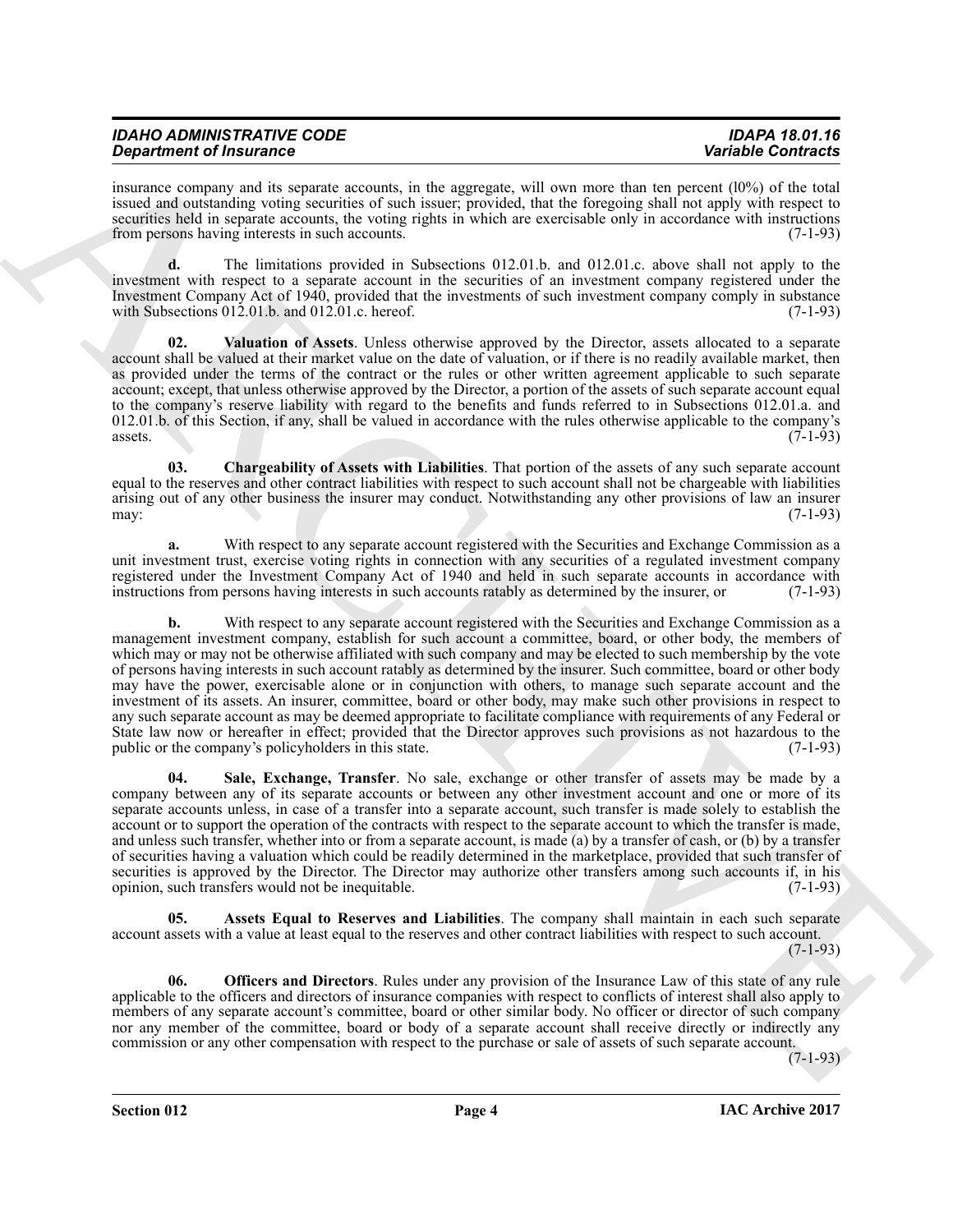#### <span id="page-4-7"></span><span id="page-4-0"></span>**013. FILING OF CONTRACTS.**

The filing requirements applicable to variable contracts shall be those filing requirements otherwise applicable under existing statutes and rules of this state with respect to individual and group life insurance and annuity contract form filings, to the extent appropriate. In addition, each insurer shall file with the Director a copy of each prospectus adopted by it for use in conjunction with the sale of any contract offered for sale in this state. (7-1-93)

#### <span id="page-4-2"></span><span id="page-4-1"></span>**014. CONTRACTS PROVIDING FOR VARIABLE BENEFITS.**

<span id="page-4-3"></span>**01. Benefits Payable in Variable Amounts**. Any variable contract providing benefits payable in variable amounts delivered or issued for delivery in this state shall contain a statement of the essential features of the procedures to be followed by the insurer in determining the dollar amount of such variable benefits. Any such contract, including a group contract and any certificate in evidence of variable benefits issued thereunder, shall state that such dollar amount will vary to reflect investment experience and shall contain on its first page a statement to the effect that the benefits thereunder are on a variable basis. (7-1-93)

<span id="page-4-4"></span>**02. Illustrations**. Illustrations of benefits payable under any variable contract providing benefits payable in variable amounts shall not include projections of past investment experience into the future or attempted predictions of future investment experience; provided that nothing contained herein is intended to prohibit use of hypothetical assumed rates of return to illustrate possible levels of annuity payments. (7-1-93)

<span id="page-4-6"></span>**03. Payment of Periodic Stipulated Payments**. No individual variable annuity contract calling for the payment of periodic stipulated payments shall be delivered or issued for delivery in this state unless it contains in substance the following provisions or provisions which in the opinion of the Director are more favorable to the holders of such contracts: (7-1-93)

**a.** A provision that there shall be a period of grace of one month, but not less than thirty (30) days, within which any stipulated payment to the insurer falling due after the first may be made, during which period of grace the contract shall continue in force. The contract may include a statement of the basis for determining the date as of which any such payment received during the period of grace shall be applied to produce the values under the contract arising therefrom: (7-1-93) contract arising therefrom;

**b.** A provision that, at any time within one (1) year from the date of default in making periodic stipulated payments to the insurer during the life of the annuitant, unless the cash surrender value has been paid, the contract may be reinstated upon payment to the insurer of such overdue payments as required by the contract, and payment or reinstatement of all indebtedness to the insurer on the contract, including interest. The contract may include a statement of the basis for determining the date as of which the amount to cover such overdue payments and indebtedness shall be applied to produce the values under the contract arising therefrom; (7-1-93) indebtedness shall be applied to produce the values under the contract arising therefrom;

<span id="page-4-5"></span>**c.** A provision specifying the options available in the event of default in a periodic stipulated payment. Such options may include an option to surrender the contract for a cash value as determined by the contract, and shall include an option to receive a paid-up annuity if the contract is not surrendered for cash, the amount of such paid-up annuity being determined by applying the value of the contract at the annuity commencement date in accordance with the terms of the contract. (7-1-93) accordance with the terms of the contract.

**Consider of Francesco CONTERCTS.**<br> **CONTEXTS: CONTEXTS: CONTEXTS: CONTEXTS: CONTEXTS: CONTEXTS: CONTEXTS: CONTEXTS: CONTEXTS: CONTEXTS: CONTEXTS: CONTEXTS: CONTEXTS: CONTEXTS: CONTEXTS: CONT 04. Investment Increment Factor**. Any individual variable annuity contract delivered or issued for delivery in this state shall stipulate the investment increment factor to be used in computing the dollar amount of variable benefits or other contractual payments or values thereunder, and may guarantee that expense and/or mortality results shall not adversely affect such dollar amounts. If not guaranteed, the expense and mortality factors shall also be stipulated in the contract. In computing the dollar amount of variable benefits or other contractual payments or values under an individual variable contract: values under an individual variable contract:

**a.** The annual net investment increment assumption shall not exceed five percent (5%), except with val of the Director. (7-1-93) the approval of the Director.

**b.** To the extent that the level of benefits may be affected by future mortality results, the mortality factor shall be determined from the Annuity Mortality Table for 1949, Ultimate, or any modification of that table not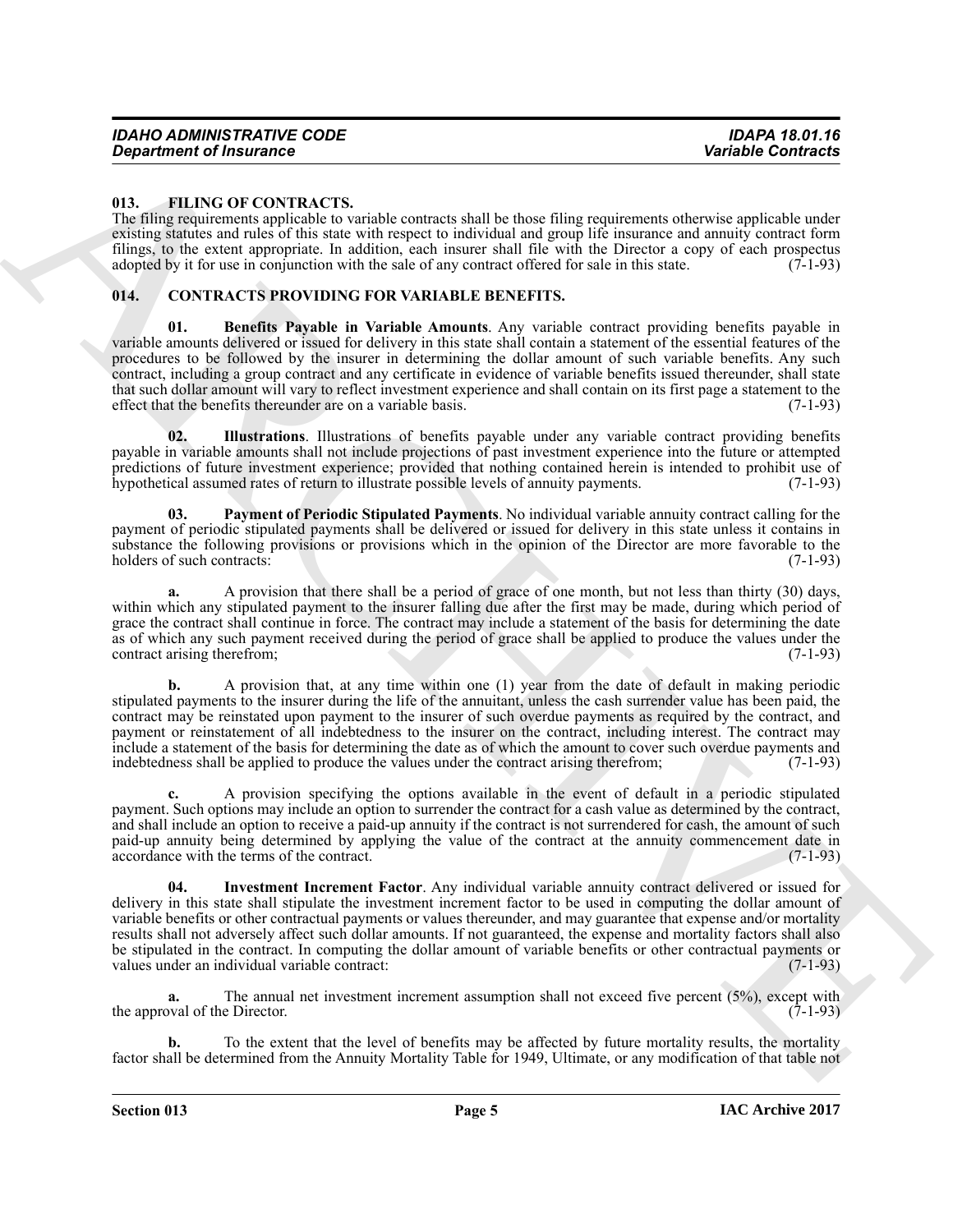| <b>IDAHO ADMINISTRATIVE CODE</b> | IDAPA 18.01.16            |
|----------------------------------|---------------------------|
| <b>Department of Insurance</b>   | <b>Variable Contracts</b> |

having a higher mortality rate at any age, or, if approved by the Director, from another table. (7-1-93)

<span id="page-5-3"></span>**c.** "Expense," as used in this subsection, may exclude some or all taxes, as stipulated in the contract.  $(7-1-93)$ 

**05. Payment on Death**. Variable annuity contracts may include as an incidental benefit provision for payment on death during the deferred period of an amount not in excess of the greater of the sum of the premiums or stipulated payments paid under the contract or the value of the contract at time of death. Any such provision shall not be subject to the provisions of the insurance law governing life insurance contracts. A provision for any other benefit on death during the deferred period shall be subject to such insurance law provisions. (7-1-93)

<span id="page-5-4"></span>**Reserve Liability**. The reserve liability for variable contracts shall be established pursuant to the requirements of the standard valuation law in accordance with actuarial procedures that recognize the variable nature of the benefits provided, and any mortality guarantees. (7-1-93) of the benefits provided, and any mortality guarantees.

#### <span id="page-5-10"></span><span id="page-5-0"></span>**015. REQUIRED REPORTS.**

<span id="page-5-12"></span>**01. Statement Reporting the Investments**. Any insurer issuing individual variable contracts providing benefits in variable amounts shall mail to the contract holder at least once in each contract year after the first at his last address known to the company, a statement or statements reporting the investments held in the separate account and, in the case of contracts under which payments have not yet commenced, a statement reporting as of a date not more than four (4) months previous to the date of mailing, (a) the number of accumulation units credited to such contracts and the dollar value of a unit, or (b) the value of the contract holder's account.  $(7-1$ such contracts and the dollar value of a unit, or (b) the value of the contract holder's account.

<span id="page-5-11"></span>**02. Statement of Business to Director**. The insurer shall submit annually to the Insurance Director a statement of the business of its separate account or accounts in such form as may be prescribed by the National Association of Insurance Commissioners. (7-1-93) Association of Insurance Commissioners.

#### <span id="page-5-9"></span><span id="page-5-1"></span>**016. FOREIGN INSURERS.**

If the law or rule in the place of domicile of a foreign insurer provides a degree of protection to the policyholders and the public which is substantially equal to that provided by these rules, the Director, to the extent deemed appropriate by him in his discretion, may consider compliance with such law or rule as compliance with these rules by him in his discretion, may consider compliance with such law or rule as compliance with these rules.

#### <span id="page-5-5"></span><span id="page-5-2"></span>**017. EXAMINATIONS OF AGENTS AND OTHER PERSONS.**

<span id="page-5-8"></span>**01. Variable Contract Agent License**. No agent shall be eligible to sell or offer for sale a variable contract unless prior to making any solicitation or sale of such a contract, he also be licensed as a variable contract agent. Any agent who participates only in the sale or offering for sale of variable contracts that are not registered under the Federal Securities Act of 1933 need not be licensed as a variable contract agent. (7-1-93)

<span id="page-5-7"></span><span id="page-5-6"></span>**02. Application**. Any agent applying for a license as a variable contract agent shall do so by filing with this Department an application in such form as the Director shall prescribe. (7-1-93)

*Department of Insurance*<br>
Resume of Transmiths, one and survey of the process of the December and anomalous table. Contracts the contracts of the state of the state of the state of the state of the state of the state o **03. Examination Requests**. The licensing as a variable contract agent of any agent complying with Subsection 017.02 shall not become effective until such agent shall have satisfactorily passed a written examination upon securities and variable contracts. Such examination shall be divided into two parts. Part I shall be on securities generally. Part II shall deal with variable contracts, and shall be composed of at least fifteen (15) questions, but not more than fifty (50) questions, concerning the history, purpose, rule, and sale of contracts on a variable basis. Each part of the examination will be graded separately and a grade of seventy percent (70%) on each will be considered passing for applicants who are officers, general agents, branch managers, or other supervisory personnel. As a basis for any exemption claimed by the applicant from the Part I examination requirement, the company will submit to the Director a photocopy of the results of the examination completed. As a basis for any exemption claimed by the applicant from the Part II examination requirement, the applicant will submit to the Director a letter of clearance and/ or certification from his domiciliary state stating that he has successfully completed the National Association of Insurance Commissioners Part II examination, the grade attained, and his classification. These items must be attached to the application for license as a variable contract agent.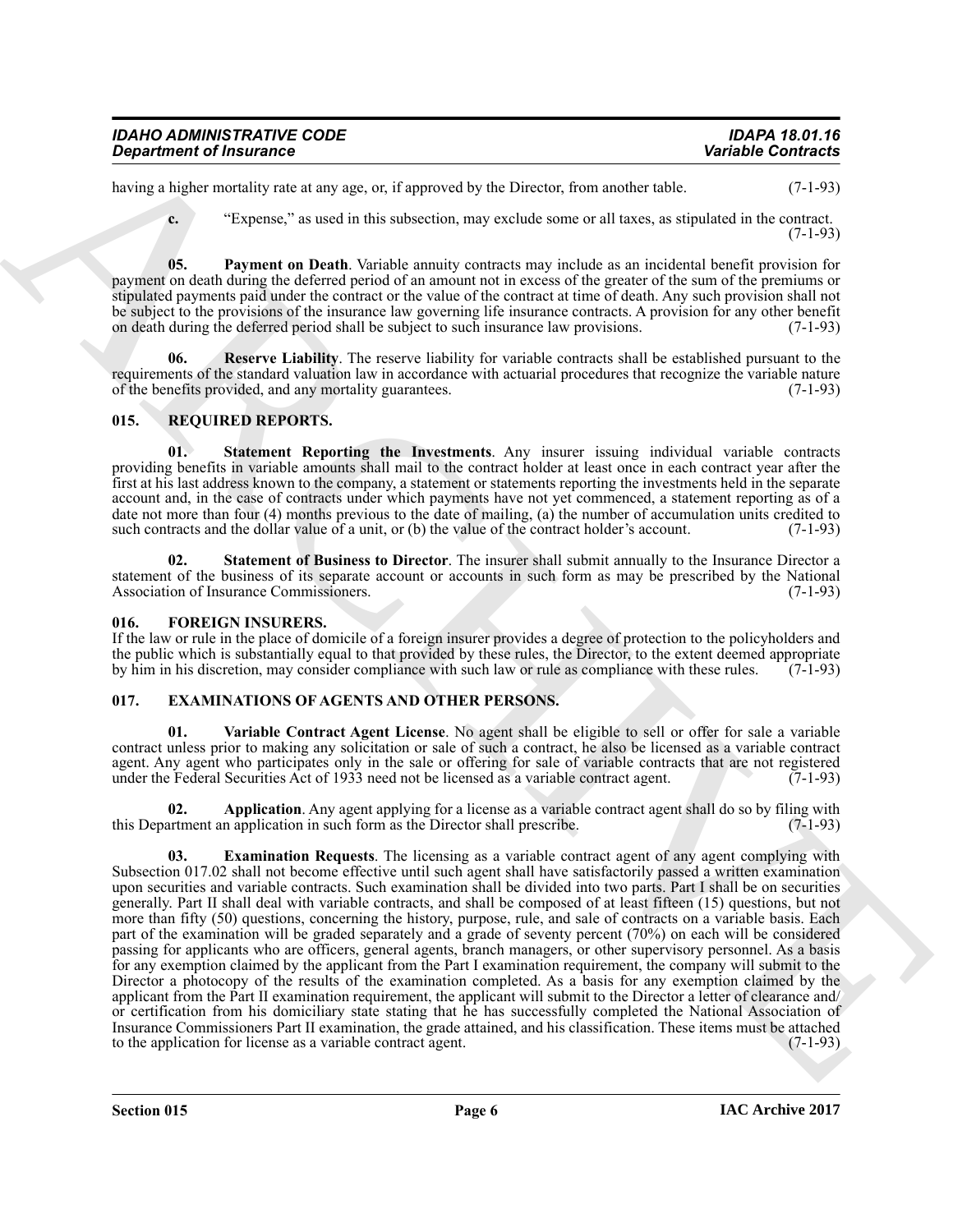| <b>IDAHO ADMINISTRATIVE CODE</b> | <b>IDAPA 18.01.16</b>     |
|----------------------------------|---------------------------|
| <b>Department of Insurance</b>   | <b>Variable Contracts</b> |

<span id="page-6-1"></span>**04. Date and Place of Examination**. The examination will be given in such places and at such times as the Director shall from time to time designate. Upon application for license as a variable contract agent, the applicant shall be notified of the date of the next examination. (7-1-93) applicant shall be notified of the date of the next examination.

<span id="page-6-7"></span><span id="page-6-6"></span>**05.** NAIC Examination. The examination recommended for the testing of variable contract agents by the National Association of Insurance Commissioners (NAIC) is hereby adopted for use in this state in its present form, or as it may be amended, and it shall be used in all tests given pursuant to this rule. (7-1-93) form, or as it may be amended, and it shall be used in all tests given pursuant to this rule.

**Sometimes of hastant Brevet Examination**. Be consistened with the second and the second and the second and the second and the second and the second and the second and the second and the second and the second and the seco **06. NAIC Examination Part I**. Any applicant for license as a variable contract agent shall not be required to take Part I of the National Association of Insurance Commissioners examination if, at the time of application, evidence is presented that the applicant (a) has previously passed a satisfactory alternative examination as defined in Subsection 004.04 of these rules, or (b) is currently registered with the Federal Securities and Exchange Commission as a broker-dealer, or is currently associated with a broker-dealer and has met qualification requirements with respect to such association. (7-1-93) with respect to such association.

<span id="page-6-8"></span>**07. NAIC Examination Part II**. Every applicant applying for a license as a variable contract agent shall satisfactorily complete Part II of the examination required by Subsection 017.03 or shall present evidence of successful completion of a variable contract examination given under the supervision of an insurance department of any state or territory of the United States which has adopted Part II of the examination recommended for the testing of variable contract agents by the National Association of Insurance Commissioners. (7-1-93) variable contract agents by the National Association of Insurance Commissioners.

<span id="page-6-3"></span>**08. Failure**. Any applicant who fails to pass Part I or II of the examination required by Subsection 017.03 may not take Part I or Part II of the examination again until thirty (30) days after initially taking it. After a second such failure, such applicant may not take the examination again until one hundred eighty (180) days after taking the second examination. (7-1-93) (7-1-93)

<span id="page-6-4"></span>**09. Fee**. Every application for a license as a variable contract agent shall be accompanied by an application fee of twenty dollars (\$20). A fee of twenty dollars (\$20) will be charged for each re-examination administered to an applicant.  $(7-1-93)$ administered to an applicant.

<span id="page-6-9"></span>**10.** Results. Report of the results of any examination given pursuant to this rule shall be made by the Department. (7-1-93) Department. (7-1-93)

<span id="page-6-0"></span>**11. Applicability of Life Insurance Agent License**. Except as modified by these rules the rules of this Department governing the licensing of life insurance agents including examinations therefor shall apply hereto.

(7-1-93)

<span id="page-6-2"></span>**12. Examination of Others**. Part I of the written examination provided for in Subsection 017.03 shall also be administered to other persons who are not required to be licensed to sell life insurance in this state upon their submission of the proper application and payment of the application fee. (7-1-93) submission of the proper application and payment of the application fee.

<span id="page-6-10"></span>**13. Results Reported to SEC**. Results of the examination administered pursuant to Subsection 017.03 will be reported by this Department to the Securities and Exchange Commission (SEC) (as to Part I). In addition, examination results will be reported by this Department to any other State Insurance Department requesting confirmation of the examination grade, either upon request of such Department or upon request of the applicant or the insurer represented by him.

<span id="page-6-11"></span>**14. Retention of Grades**. Records of the examination grade of each applicant upon an examination administered by this Department, or upon an examination deemed to be a satisfactory alternative examination and administered by another agency or authority and reported to this Department, will be retained in the file pertaining to said applicant. (7-1-93) said applicant.

<span id="page-6-5"></span>**15. Grounds for Revocation of License**. Any person licensed in this state as a variable contract agent shall immediately report to the Director (a) any suspension or revocation of his variable contract agent's license or life insurance agent's license in any other state or territory of the United States; (b) the imposition of any disciplinary sanction (including suspension or expulsion from membership, suspension or revocation of or denial of registration) imposed upon him by any national securities exchange, or national securities association, of any Federal, or state or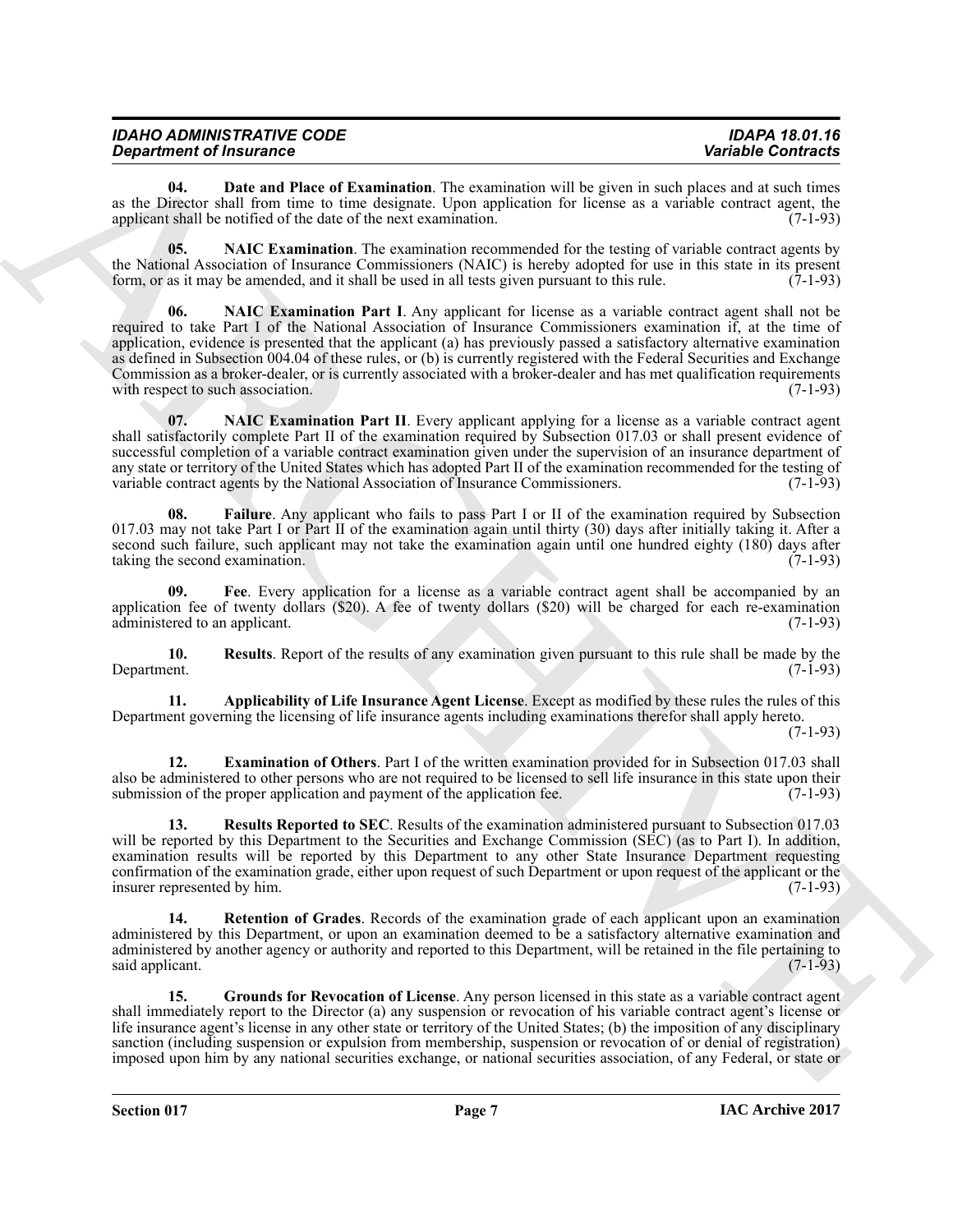| <b>IDAHO ADMINISTRATIVE CODE</b> | <b>IDAPA 18.01.16</b>     |
|----------------------------------|---------------------------|
| <b>Department of Insurance</b>   | <b>Variable Contracts</b> |

territorial agency with jurisdiction over securities or contracts on a variable basis; (c) any judgment or injunction entered against him on the basis of conduct deemed to have involved fraud, deceit, misrepresentation, or violation of any insurance or securities law or rule. Failure to so report any such action within ten (10) days of the date thereof shall constitute adequate grounds for revocation of the license issued hereunder. (7-1-93)

<span id="page-7-4"></span>**16. Rejection of New Application, Suspensions, Revocation, Refusal to Renew License**. The Director may reject any application or suspend or revoke or refuse to renew any variable contract agent's license upon any ground that would bar such applicant or such agent from being licensed to sell life insurance contracts in this state. The rules governing any proceeding relating to the suspension or revocation of a life insurance agent's license shall also govern any proceeding for suspension or revocation of a variable contract agent's license. (7-1-93)

<span id="page-7-3"></span>**17.** License Renewal. A variable contract agent's license shall continue in force in the same manner as ents' licenses and be subject to the same appointment requirements. (7-1-93) other agents' licenses and be subject to the same appointment requirements.

#### <span id="page-7-5"></span><span id="page-7-0"></span>**018. SALES PRACTICES.**

<span id="page-7-7"></span><span id="page-7-6"></span>**01. Sales Practice Requirements**. Except as modified by these rules all variable contract agents shall be subject to the same requirements of law and subject to the same rules with respect to sales practices as life insurance agents. (7-1-93)

**Strainer of Francesco Control in the United Strainers of Architects and the United Strainers of the strainers of the strainers of the strainers of the strainers of the strainers of the strainers of the strainers of the s 02. Ascertainment of Facts**. In connection with the sale of variable contracts to individuals (as distinguished from group policies) each insurer shall require its agents to make a reasonable effort to ascertain facts from each individual prospect concerning the prospect's age, family responsibilities, estimated income, estimated worth, and such other facts as are relevant to demonstrate the suitability of a variable contract as an investment by the individual concerned. In the event that any part of the purchase price of the variable contract is to be financed directly or indirectly through surrender for cash value or borrowing against loan values of any existing insurance policy, this fact shall be reported in accordance with existing rules of the Department. (7-1-93) fact shall be reported in accordance with existing rules of the Department.

#### <span id="page-7-1"></span>**019. SEVERABILITY.**

If any provision of this Rule shall be held invalid, the remainder of the Rule shall not be affected thereby. (7-1-93)

<span id="page-7-2"></span>**020. -- 999. (RESERVED).**